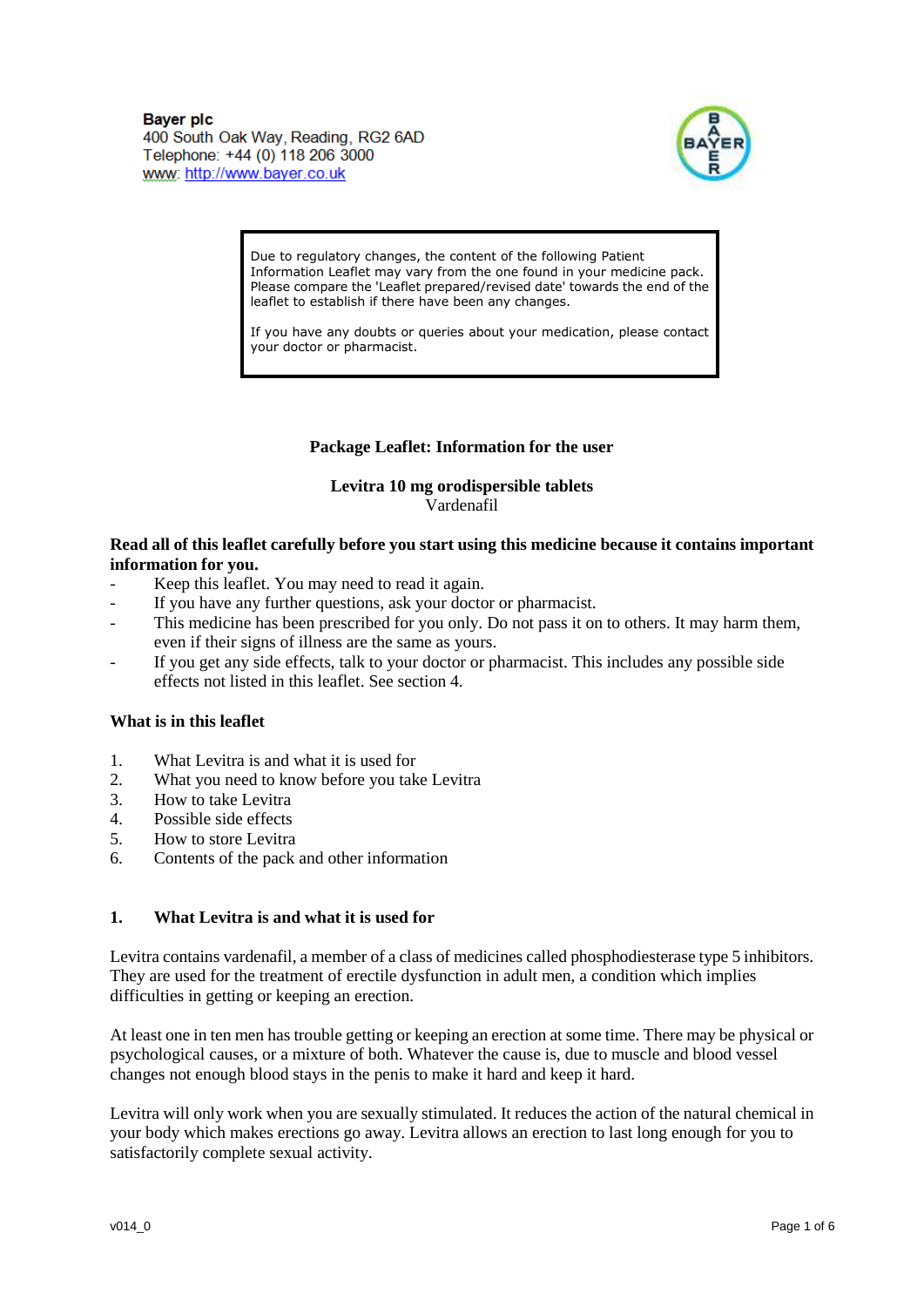# **2. What you need to know before you take Levitra**

# **Do not take Levitra**

- If you are allergic to vardenafil or any of the other ingredients of this medicine (listed in section 6). Signs of an allergic reaction include a rash, itching, swollen face or lips and shortness of breath.
- If you are taking medicines containing nitrates, such as glycerol trinitrate for angina, or nitric oxide donors**,** such as amyl nitrite. Taking these medicines with Levitra could seriously affect your blood pressure.
- If you are taking ritonavir or indinavir, medicines used to treat human immunodeficiency virus (HIV) infections.
- If you are over 75 years of age and are taking ketoconazole or itraconazole, anti-fungal medicines.
- If you have a severe heart or liver problem.
- If you are having kidney dialysis.
- If you have recently had a stroke or heart attack.
- If you have or have had low blood pressure.
- If your family has a history of degenerative eye diseases (such as *retinitis pigmentosa*).
- If you have ever had a condition involving loss of vision due to damage to the optic nerve from insufficient blood supply known as non-arteritic ischaemic optic neuropathy (NAION).
- If you are taking riociguat. This drug is used to treat pulmonary arterial hypertension (i.e. high blood pressure in the lungs) and chronic thromboembolic pulmonary hypertension (i.e. high blood pressure in the lungs secondary to blood clots). PDE5 inhibitors, such as Levitra have been shown to increase the hypotensive effects of this medicine. If you are taking riociguat or are unsure tell your doctor.

# **Warnings and precautions**

Talk to your doctor or pharmacist before taking Levitra.

# **Take special care with Levitra**

- If you have heart trouble. It may be risky for you to have sex.
- If you suffer from irregular heart beat (*cardiac arrhythmia*) or inherited heart diseases affecting your electrocardiogram.
- If you have a physical condition affecting the shape of the penis. This includes conditions called angulation, Peyronie's disease and cavernosal fibrosis.
- If you have an illness that can cause erections which won't go away (*priapism)*. These include sickle cell disease, multiple myeloma and leukaemia.
- If you have stomach ulcers (also called *gastric* or *peptic ulcers*).
- If you have a bleeding disorder (such as *haemophilia*).
- If you are using any other treatments for erection difficulties, including Levitra film-coated tablets (see section Other medicines and Levitra).
- If you experience sudden decrease or loss of vision, stop taking Levitra and contact your doctor immediately.

# **Children and adolescents**

Levitra is not intended for use by children or adolescents under 18.

# **Other medicines and Levitra**

Please tell your doctor or pharmacist if you are using, have recently used or might use any other medicines, including medicines obtained without a prescription.

Some medicines may cause problems, especially these:

- Nitrates, medicines for angina, or nitric oxide donors**,** such as amyl nitrite. Taking these medicines with Levitra could seriously affect your blood pressure. Talk to a doctor without taking Levitra.
- Medicine for the treatment of arrhythmias, such as quinidine, procainamide, amiodarone or sotalol.
- Ritonavir or indinavir, medicines for HIV. Talk to a doctor without taking Levitra.
- Ketoconazole or itraconazole, anti-fungal medicines.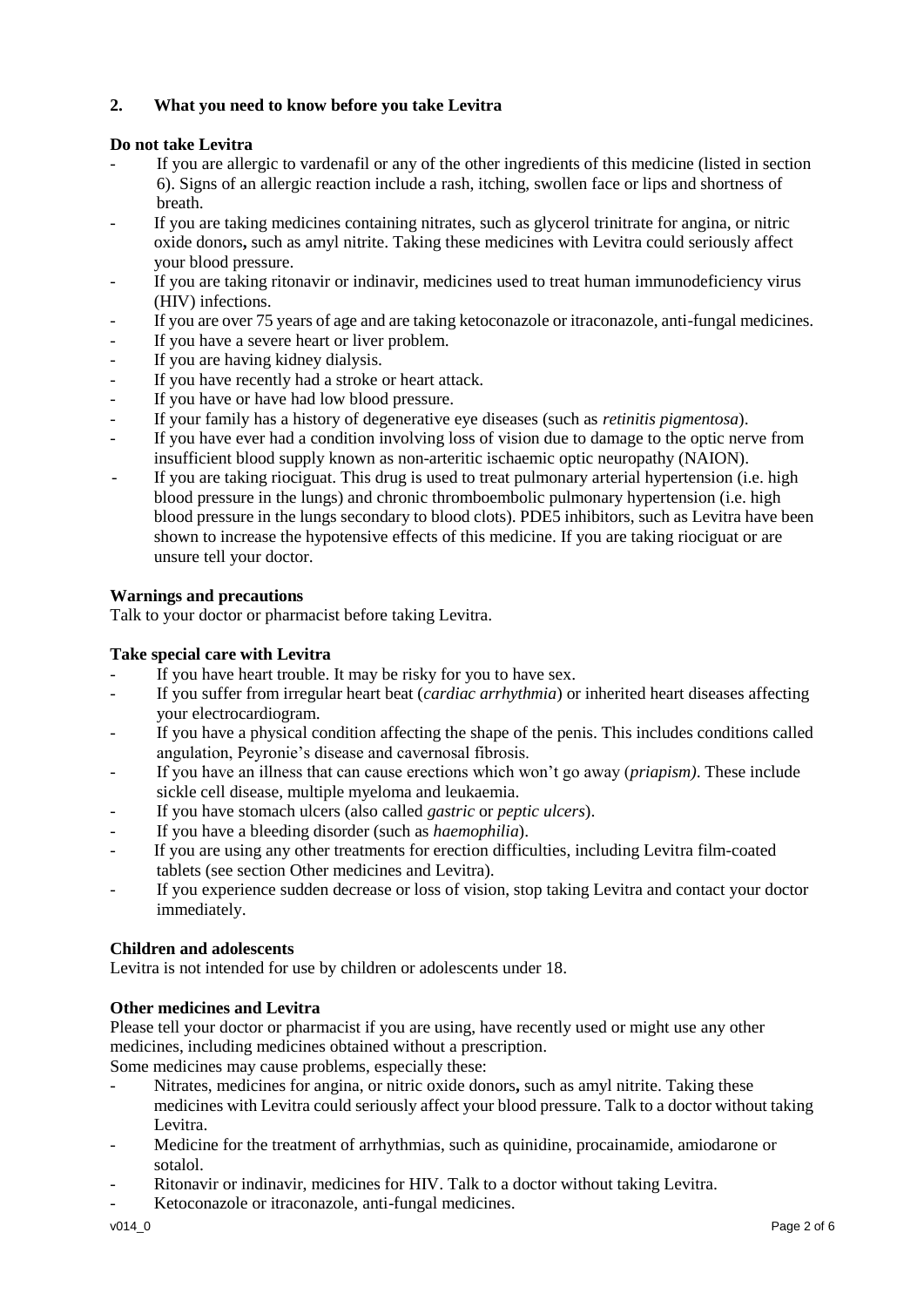- Erythromycin or clarithromycin, macrolide antibiotics.
- Alpha-blockers, a type of medicine used to treat high blood pressure and enlargement of the prostate (*as benign prostatic hyperplasia*).
- Riociguat.

Do not use Levitra orodispersible tablets combined with any other treatment for erectile dysfunction, including Levitra film-coated tablets.

### **Levitra with food, drink and alcohol**

- You can take Levitra orodispersible tablets with or without food but do not take this medicine with any liquid.
- Don't drink grapefruit juice when you use Levitra. It can interfere with the usual effect of the medicine.
- Alcoholic drink can make erection difficulties worse.

### **Pregnancy and breast-feeding**

Levitra is not for use by women.

#### **Driving and using machines**

Levitra might make some people feel dizzy or affect their vision. If you feel dizzy, or if your vision is affected after taking Levitra don't drive or operate any tools or machines.

#### **Levitra 10 mg orodispersible tablets contains Aspartame and Sorbitol.**

- Aspartame: This medicine contains 1.80 mg aspartame in each 10 mg orodispersible tablet. Aspartame is a source of phenylalanine. It may be harmful if you have phenylketonuria (PKU), a rare genetic disorder in which phenylalanine builds up because the body cannot remove it properly.
- Sorbitol: This medicine contains 7.96 mg sorbitol in each 10 mg orodispersible tablet.

#### **3. How to take Levitra orodispersible tablets**

Always take this medicine exactly as your doctor has told you. Check with your doctor or pharmacist if you are not sure. The recommended dose is 10 mg.

Take a Levitra tablet about 25 to 60 minutes before sexual activity. With sexual stimulation you may achieve an erection anywhere from 25 minutes up to four to five hours after taking Levitra.

- Do not remove the orodispersible tablet from the blister until you are going to take it.. With dry hands press gently to release the tablet on your hand. Do not crush the tablet.
- Place the entire orodispersible tablet in the mouth, on the tongue, where it will dissolve in seconds, then swallow with saliva. The orodispersible tablet must be taken without any liquid.



**Do not take Levitra orodispersible tablets** with any other forms of Levitra.

**Do not take Levitra** more than once a day.

v014\_0 Page 3 of 6 Tell your doctor if you think Levitra is too strong or too weak. He or she may suggest a switch to an alternative Levitra formulation with a different dose, depending on how well it works for you.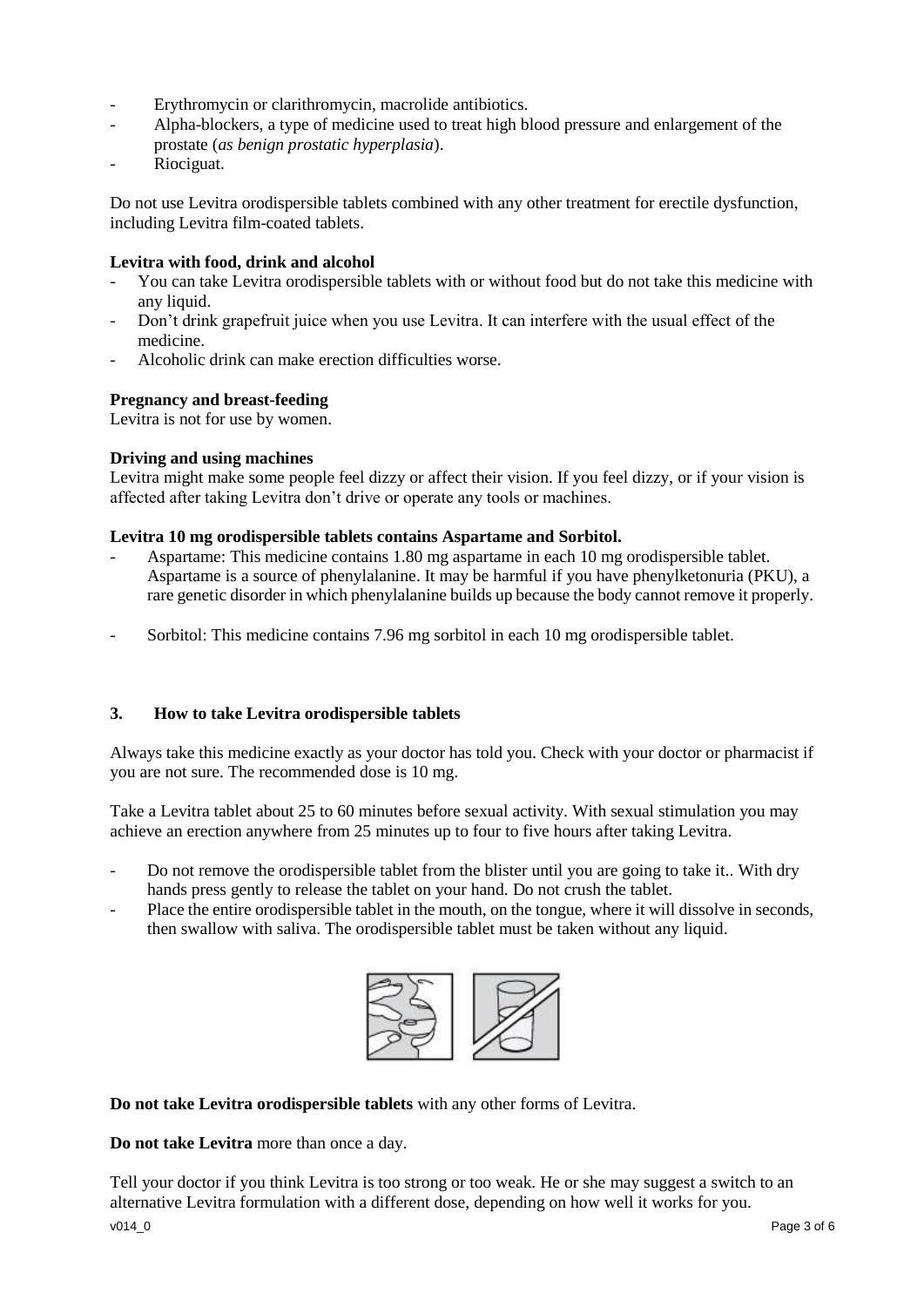### **If you take more Levitra than you should**

Men who take too much Levitra may experience more side effects or may get severe back pain. If you take more Levitra than you should, tell your doctor.

If you have any further questions on the use of this medicine, ask your doctor or pharmacist.

#### **4. Possible side effects**

Like all medicines, this medicine can cause side effects, although not everybody gets them. Most of the effects are mild or moderate.

Partial, sudden, temporary or permanent decrease or loss of vision in one or both eyes has been experienced by patients. Stop taking Levitra and contact your doctor immediately. Sudden decrease or loss of hearing has been reported.

The chance of having a side effect is described by the following categories:

#### **Very common:**

may affect more than 1 in 10 users

- Headache

#### **Common:**

may affect up to 1 in 10 users

- Dizziness
- Flushing
- Blocked or runny nose
- **Indigestion**

#### **Uncommon:**

may affect up to 1 in 100 users

- Swelling of skin and mucous tissue including swollen face, lips or throat
- Sleep disorder
- Numbness and impaired perception of touch
- **Sleepiness**
- Effects on vision, redness of the eye, effects on colour vision, eye pain and discomfort, light sensitivity
- Ringing in the ears, vertigo
- Fast heart beat or pounding heart
- **Breathlessness**
- Stuffy nose
- Acid reflux, gastritis, abdominal pain, diarrhoea, vomiting; feeling sick (*nausea*), dry mouth
- Raised levels of liver enzymes in your blood
- Rash, reddened skin
- Back or muscle pain, increase in blood of a muscle enzyme (*creatine phosphokinase*), muscle stiffness
- Prolonged erections
- Malaise

#### **Rare:**

may affect up to 1 in 1,000 users

- Inflammation of the eyes (*conjunctivitis*)
- Allergic reaction
- **Anxiety**
- **Fainting**
- Amnesia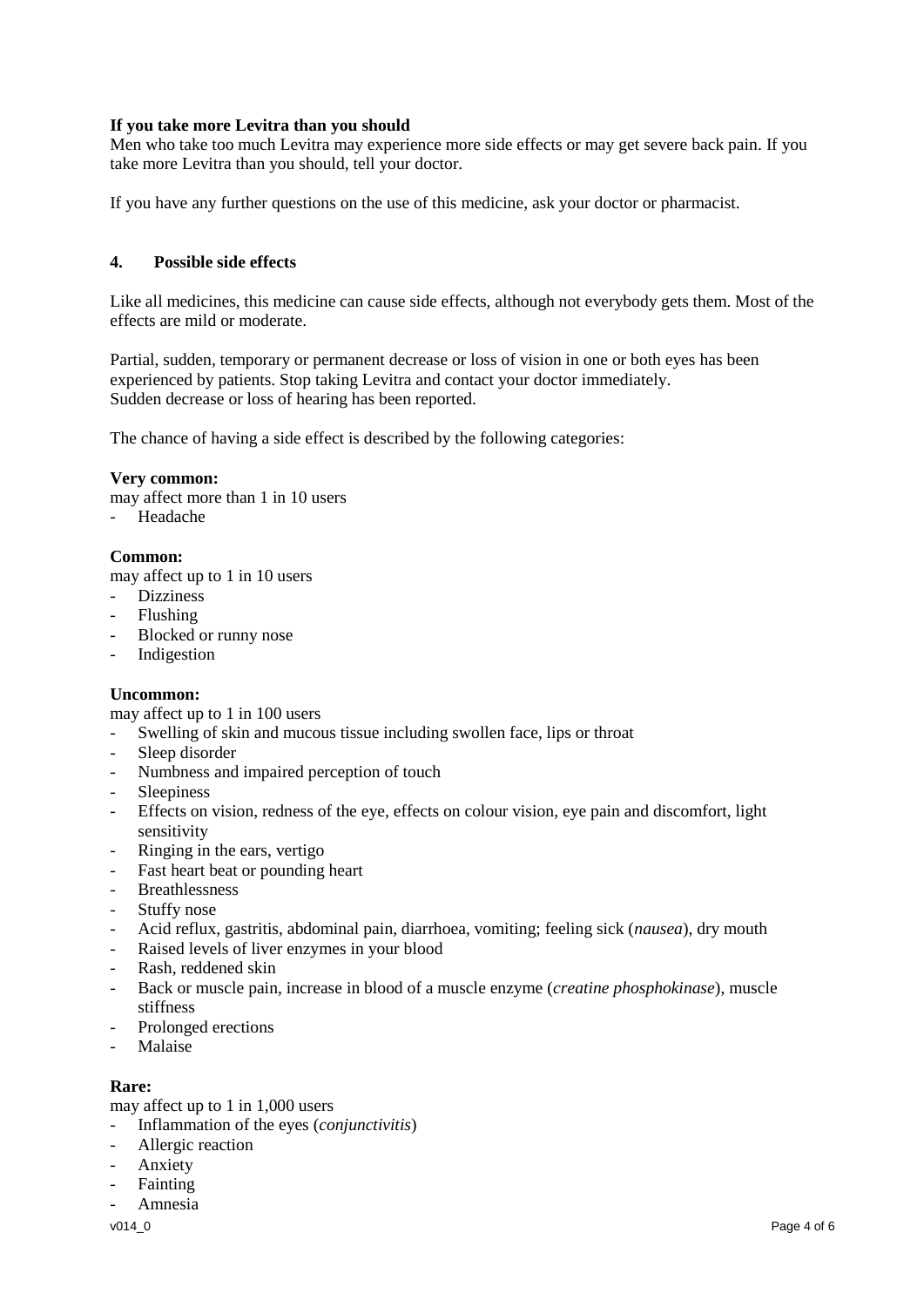- **Seizure**
- Increased pressure in the eye (*glaucoma*), lacrimation increased
- Effects on the heart (such as heart attack, altered heart beat or *angina*)
- High or low blood pressure
- Nose bleed
- Effect on results of blood tests to check liver function
- Sensitivity of the skin to sun light
- Painful erections
- Chest pain

#### **Very rare or not known:**

may affect less than 1 in 10,000 users or frequency cannot be estimated from the available data

- Blood in the urine (*Haematuria*)
- Penile bleeding (*Penile Haemorrhage*)
- Presence of blood in the semen (*Haematospermia*)

### **Reporting of side effects**

If you get any side effects, talk to your doctor. This includes any possible side effects not listed in this leaflet. You can also report side effects directly (see details below). By reporting side effects, you can help provide more information on the safety of this medicine.

### **United Kingdom**

Yellow Card Scheme Website[: www.mhra.gov.uk/yellowcard](http://www.mhra.gov.uk/yellowcard) or search for MHRA Yellow Card in the Google Play or Apple App Store

### **Ireland**

HPRA Pharmacovigilance Earlsfort Terrace IRL - Dublin 2 Tel: +353 1 6764971 Fax: +353 1 6762517 Website[: www.hpra.ie](http://www.hpra.ie/) e-mail: [medsafety@hpra.ie](mailto:medsafety@hpra.ie)

#### **Malta**

ADR Reporting Website[: www.medicinesauthority.gov.mt/](http://www.medicinesauthority.gov.mt/)adrportal

# **5. How to store Levitra**

Keep this medicine out of the sight and reach of children.

Do not use this medicine after the expiry date which is stated on the carton after "EXP". The expiry date refers to the last day of that month.

Store in the original package in order to protect from humidity and light.

Do not throw away any medicines via wastewater or household waste. Ask your pharmacist how to throw away medicines you no longer use. These measures will help protect the environment.

#### **6. Contents of the pack and other information**

#### **What Levitra contains**

v014\_0 Page 5 of 6 The active substance is vardenafil. Each tablet contains 10 mg of vardenafil (as hydrochloride).